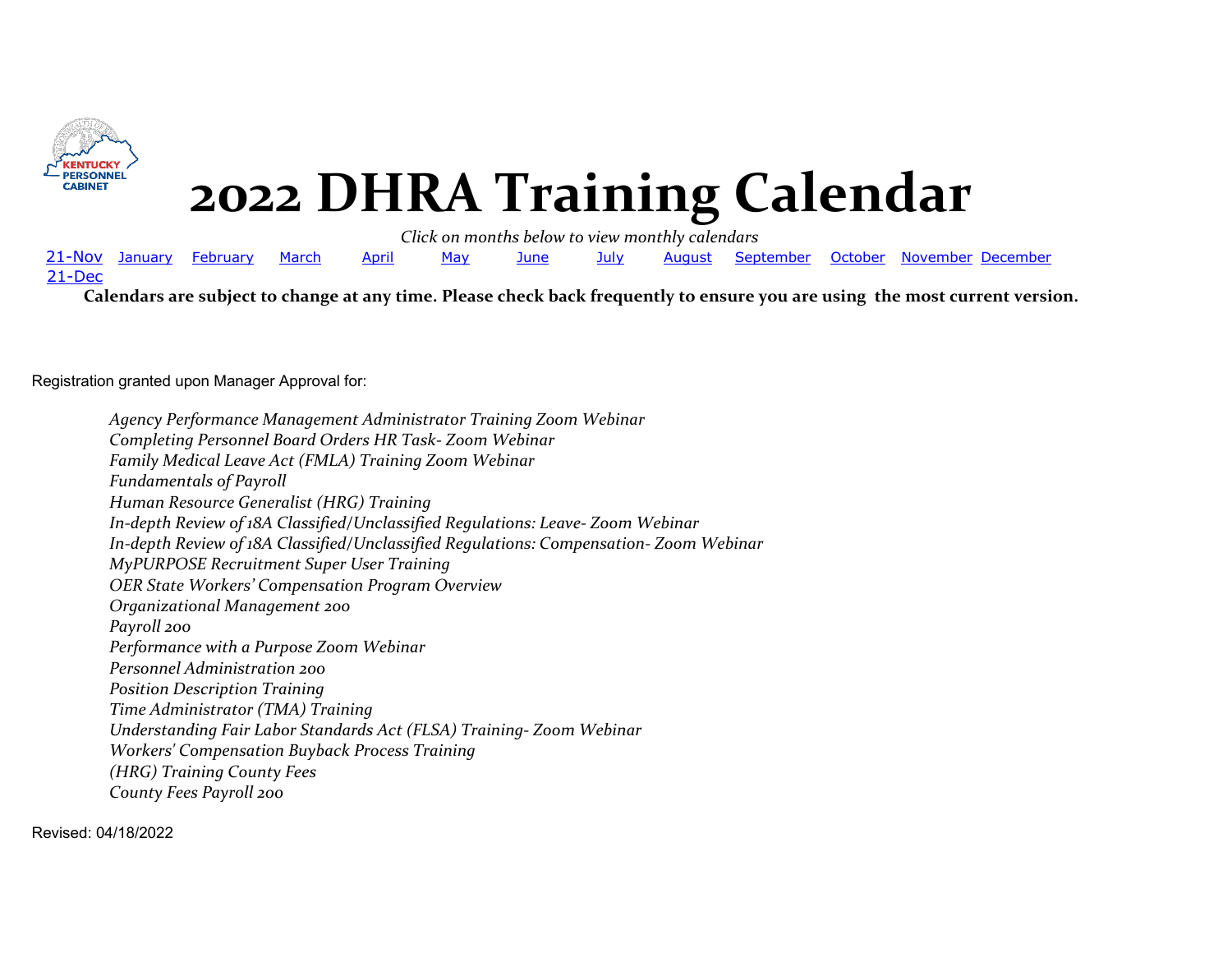# January 2022

| <b>Sunday</b>           | <b>Monday</b>                                                       | <b>Tuesday</b>                                     | Wednesday                          | <b>Thursday</b>                                                   | Friday         | <b>Saturday</b>                |
|-------------------------|---------------------------------------------------------------------|----------------------------------------------------|------------------------------------|-------------------------------------------------------------------|----------------|--------------------------------|
|                         |                                                                     |                                                    |                                    |                                                                   | New Years Eve  | $\mathbf{1}$<br>New Year's Day |
| $\overline{\mathbf{2}}$ | 3 <sup>1</sup>                                                      | $\overline{4}$                                     | 5 <sup>1</sup><br><b>TMA (320)</b> | 6<br><b>Zoom Webinar</b><br>Performance with a<br><b>Purpose</b>  | $\overline{7}$ | 8                              |
| $\boldsymbol{9}$        | 10 <sub>1</sub>                                                     | 11<br><b>MYPurpose Recruitment</b><br>Rm 130 (9-1) | 12                                 | 13                                                                | 14             | 15                             |
| 16                      | 17<br>Martin Luther King Jr.<br>Day                                 | 18                                                 | 19                                 | 20<br><b>Zoom Webinar</b><br>Performance with a<br><b>Purpose</b> | 21             | 22                             |
| 23                      | 24<br>Non-merit MYPurpose<br>Recruitment Rm 130 (9-<br>$\mathbf{1}$ | 25<br><b>TMA (330)</b>                             | 26                                 | 27                                                                | 28             | 29                             |
| 30                      | 3 <sup>1</sup>                                                      |                                                    |                                    |                                                                   |                |                                |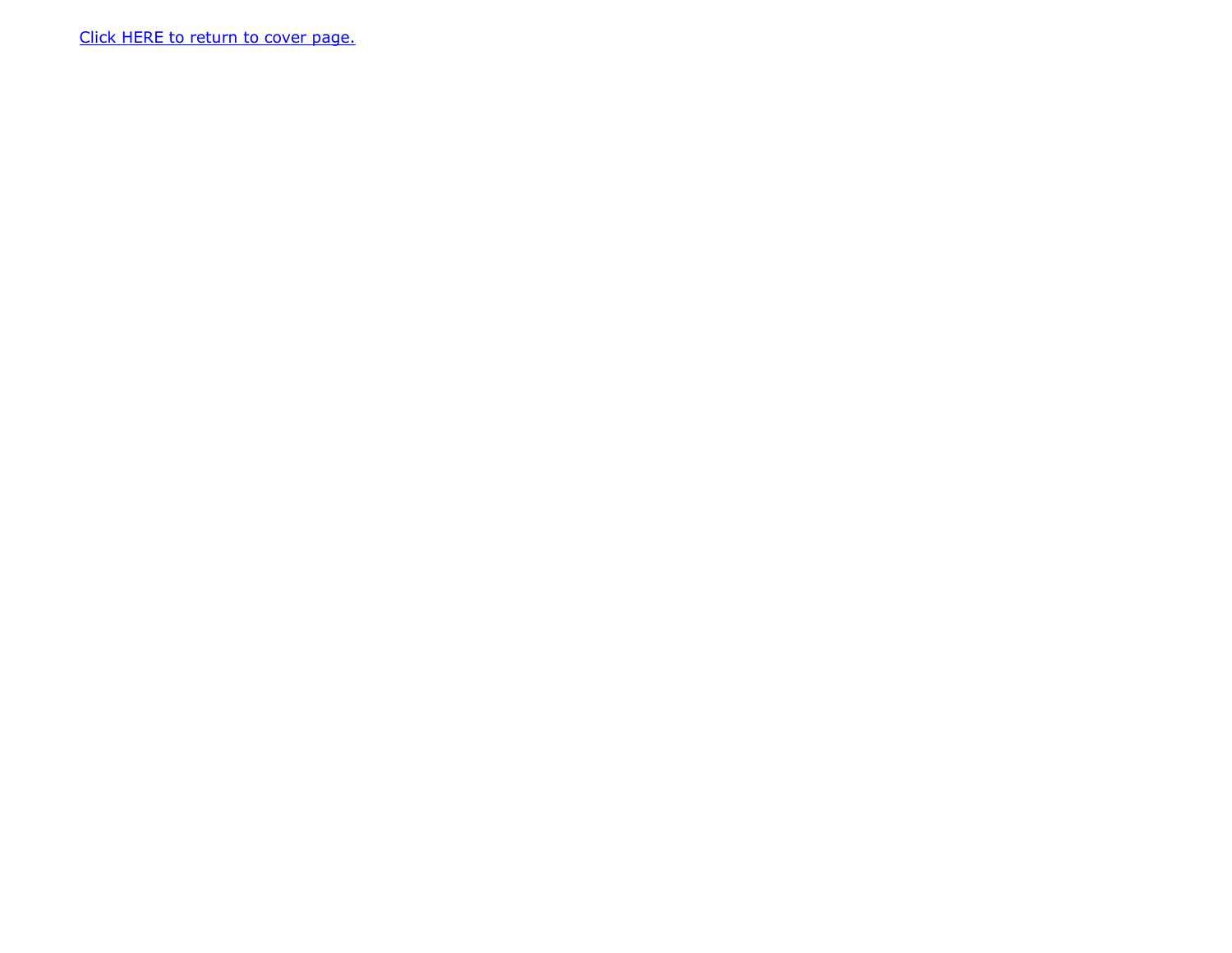# <span id="page-3-0"></span>February 2022

| 5        |
|----------|
|          |
|          |
|          |
|          |
|          |
|          |
|          |
|          |
| 19       |
|          |
|          |
|          |
|          |
|          |
|          |
|          |
|          |
|          |
|          |
| 12<br>26 |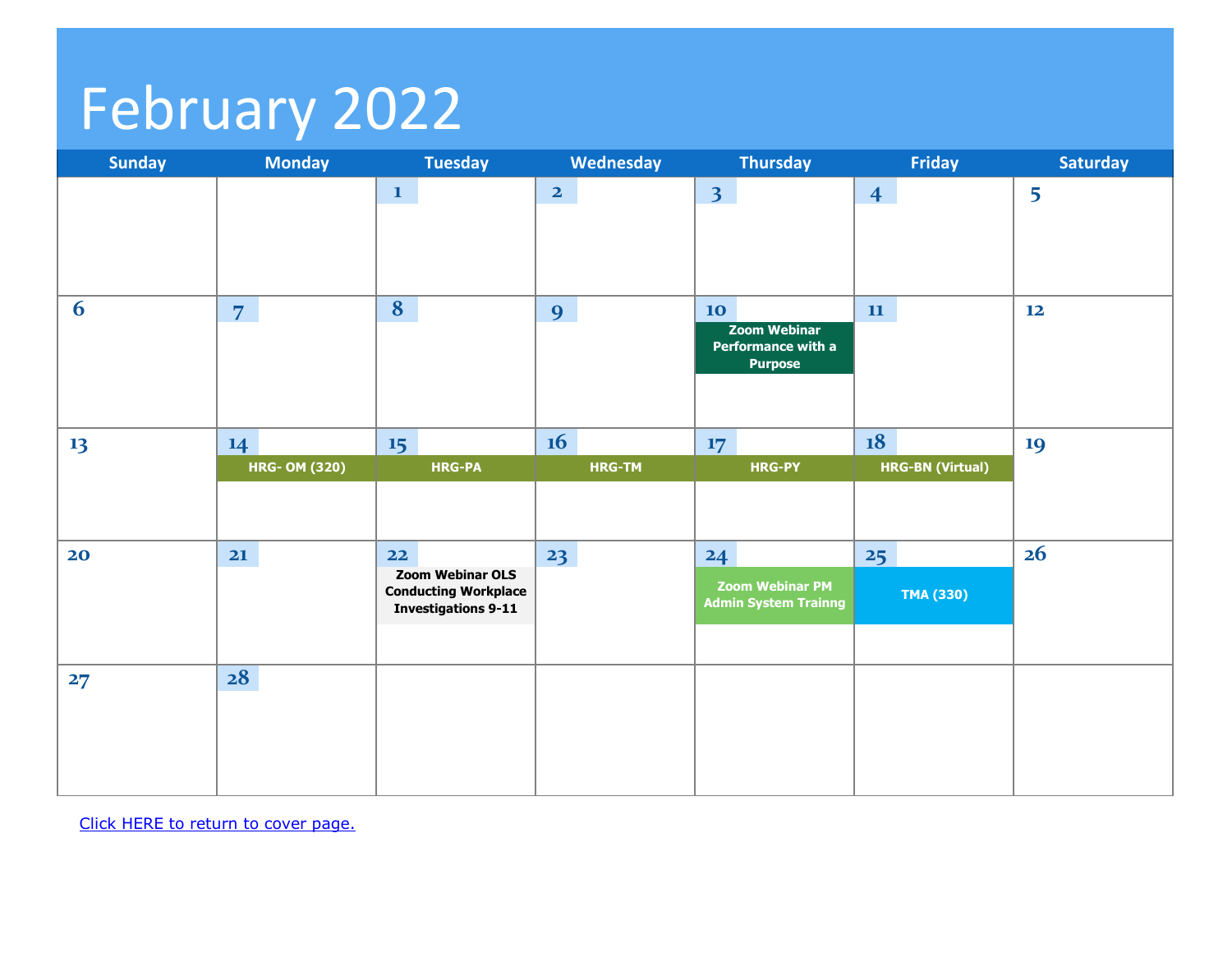## <span id="page-4-0"></span>March 2022

| <b>Sunday</b> | <b>Monday</b>                          | <b>Tuesday</b>                                     | Wednesday                               | <b>Thursday</b>                                                   | <b>Friday</b>                      | <b>Saturday</b> |
|---------------|----------------------------------------|----------------------------------------------------|-----------------------------------------|-------------------------------------------------------------------|------------------------------------|-----------------|
|               |                                        | $\mathbf{1}$                                       | $\overline{\mathbf{2}}$<br>PA 200 (320) | $\overline{\mathbf{3}}$<br>PA 200 (320)                           | $\overline{4}$                     | 5               |
| 6             | $\overline{7}$<br><b>HRG- OM (320)</b> | 8<br><b>HRG-PA</b>                                 | 9<br><b>HRG-TM</b>                      | <b>10</b><br><b>HRG-PY</b>                                        | 11<br><b>HRG-BN</b>                | 12              |
| 13            | 14                                     | 15<br><b>MYPurpose Recruitment</b><br>Rm 130 (9-1) | 16<br>TMA (330)                         | 17<br><b>County Fees HRG (320)</b>                                | 18<br><b>County Fees HRG (320)</b> | 19              |
| 20            | 21<br>CF PY 200 (320)                  | $22$                                               | 23                                      | 24<br><b>Zoom Webinar</b><br>Performance with a<br><b>Purpose</b> | 25                                 | 26              |
| 27            | 28<br><b>TMA (330)</b>                 | 29                                                 | 30<br>PY 200 (320)                      | 3 <sup>1</sup><br><b>PY 200</b>                                   |                                    |                 |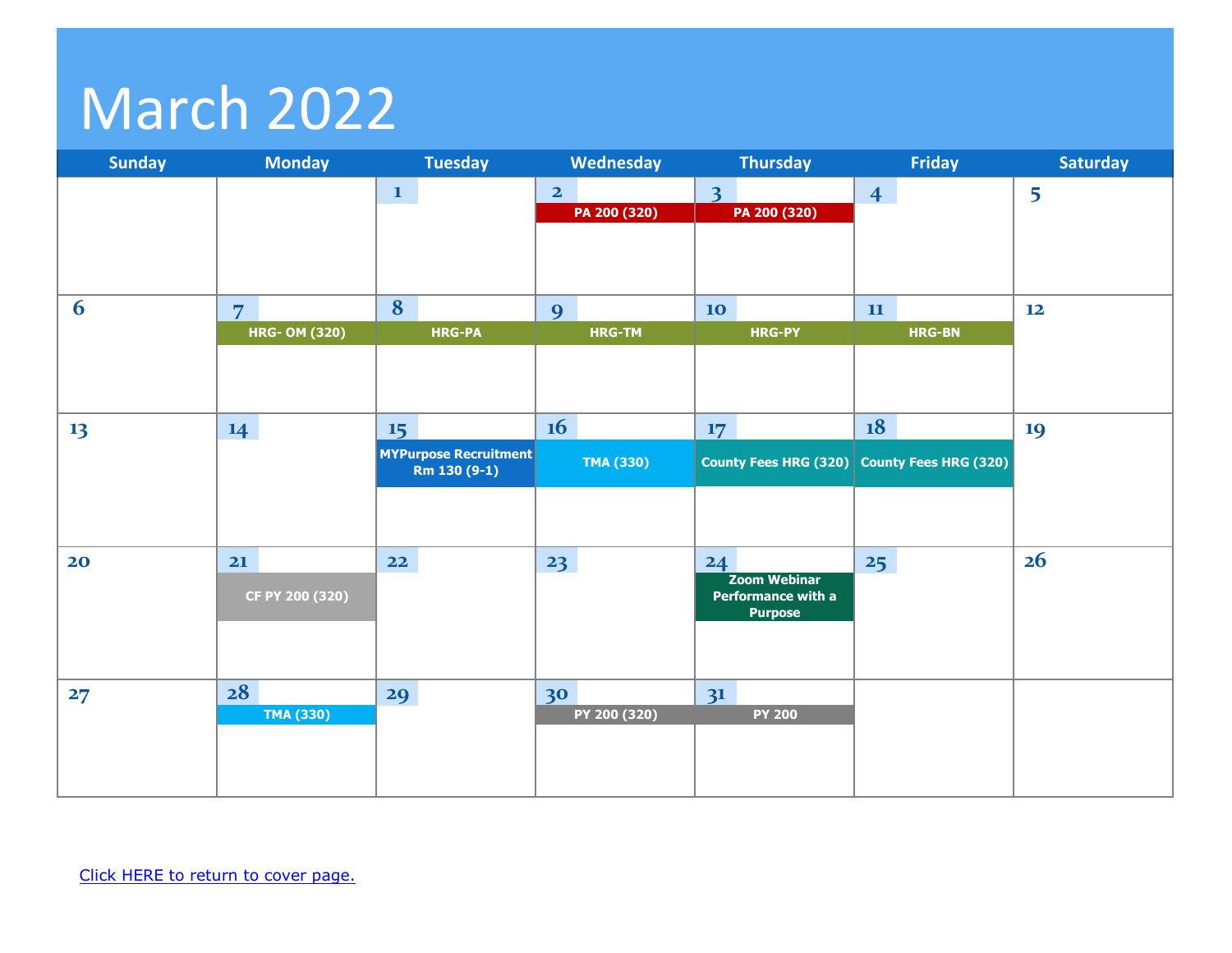# <span id="page-5-0"></span>April 2022

| <b>Sunday</b>           | <b>Monday</b>          | <b>Tuesday</b>                                                                                                                        | <b>Wednesday</b>               | <b>Thursday</b>                                                                                                                                        | <b>Friday</b>                  | <b>Saturday</b>         |
|-------------------------|------------------------|---------------------------------------------------------------------------------------------------------------------------------------|--------------------------------|--------------------------------------------------------------------------------------------------------------------------------------------------------|--------------------------------|-------------------------|
|                         |                        |                                                                                                                                       |                                |                                                                                                                                                        | $\mathbf{1}$                   | $\overline{\mathbf{2}}$ |
| $\overline{\mathbf{3}}$ | $\overline{4}$         | 5 <sup>5</sup><br><b>Zoom Webinar In-depth</b><br><b>Review of 18A</b><br><b>Classified/Unclassified</b><br><b>Regulations: Leave</b> | 6                              | $\overline{7}$<br><b>Zoom Webinar In-depth</b><br><b>Review of 18A</b><br><b>Classified/Unclassified</b><br><b>Regulations:</b><br><b>Compensation</b> | 8                              | $\boldsymbol{9}$        |
| 10                      | $\mathbf{11}$          | 12<br><b>Zoom Webinar</b><br><b>Completing Personnel</b><br><b>Board Orders HR Tasks</b>                                              | 13 <sup>7</sup>                | 14<br><b>Zoom Webinar</b><br>Performance with a<br><b>Purpose</b>                                                                                      | 15 <sub>1</sub><br>Good Friday | 16                      |
| 17                      | 18<br>Fund. of PY      | 19                                                                                                                                    | 20<br><b>Zoom Webinar FLSA</b> | 21<br><b>Zoom Webinar PM</b><br><b>Admin System Trainng</b>                                                                                            | 22                             | 23                      |
| 24                      | 25<br><b>TMA (330)</b> | 26                                                                                                                                    | 27                             | 28                                                                                                                                                     | 29                             | 30                      |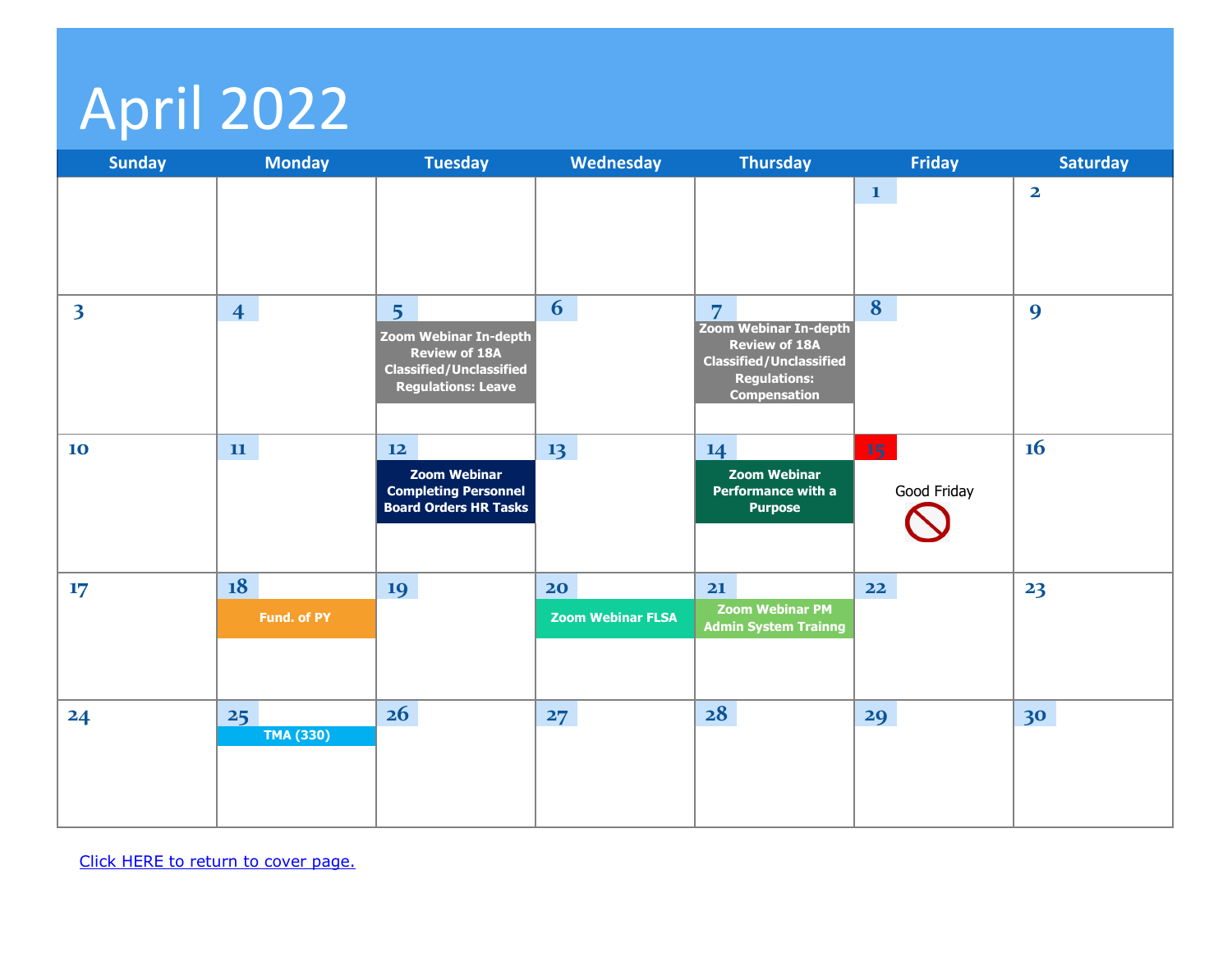## <span id="page-6-0"></span>May 2022

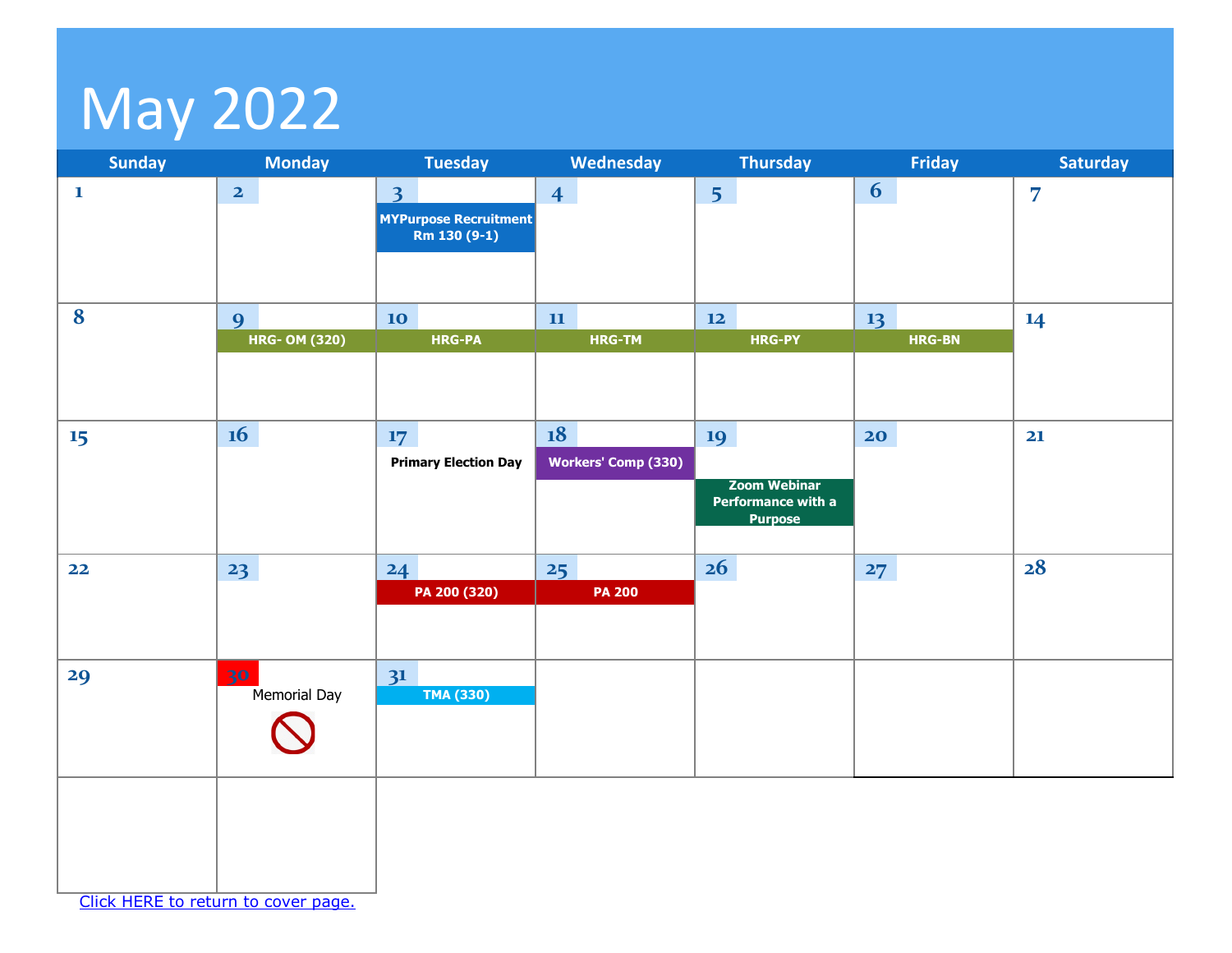### <span id="page-7-0"></span>June 2022

| <b>Sunday</b> | <b>Monday</b>        | <b>Tuesday</b>                                                 | Wednesday                                                                                      | <b>Thursday</b>                                                               | <b>Friday</b>    | <b>Saturday</b>         |
|---------------|----------------------|----------------------------------------------------------------|------------------------------------------------------------------------------------------------|-------------------------------------------------------------------------------|------------------|-------------------------|
|               |                      |                                                                | $\mathbf{1}$                                                                                   | $\overline{2}$<br><b>Zoom Webinar</b><br>Performance with a<br><b>Purpose</b> | 3 <sup>1</sup>   | $\overline{\mathbf{4}}$ |
| 5             | 6                    | $\overline{7}$<br><b>MYPurpose Recruitment</b><br>Rm 130 (9-1) | 8                                                                                              | 9<br><b>Zoom Webinar PM</b><br><b>Admin System Trainng</b>                    | 10               | 11                      |
| 12            | 13                   | 14                                                             | 15                                                                                             | 16<br><b>Zoom Webinar</b><br>Performance with a<br><b>Purpose</b>             | 17 <sup>17</sup> | 18                      |
|               | <b>HRG- OM (320)</b> | <b>HRG-PA</b>                                                  | <b>HRG-TM</b>                                                                                  | <b>HRG-PY</b>                                                                 | <b>HRG-BN</b>    |                         |
|               |                      |                                                                | $\mathsf Z$                                                                                    |                                                                               |                  |                         |
| 19            | 20                   | 21<br><b>TMA (330)</b>                                         | 22<br><b>Zoom OER State</b><br><b>Workers' Compensation</b><br>Program Overview 9:30-<br>11:00 | 23                                                                            | 24               | 25                      |
| 26            | 27                   | 28                                                             | 29                                                                                             | 30                                                                            |                  |                         |
|               |                      | <b>TMA (330)</b>                                               |                                                                                                |                                                                               |                  |                         |
|               |                      |                                                                |                                                                                                |                                                                               |                  |                         |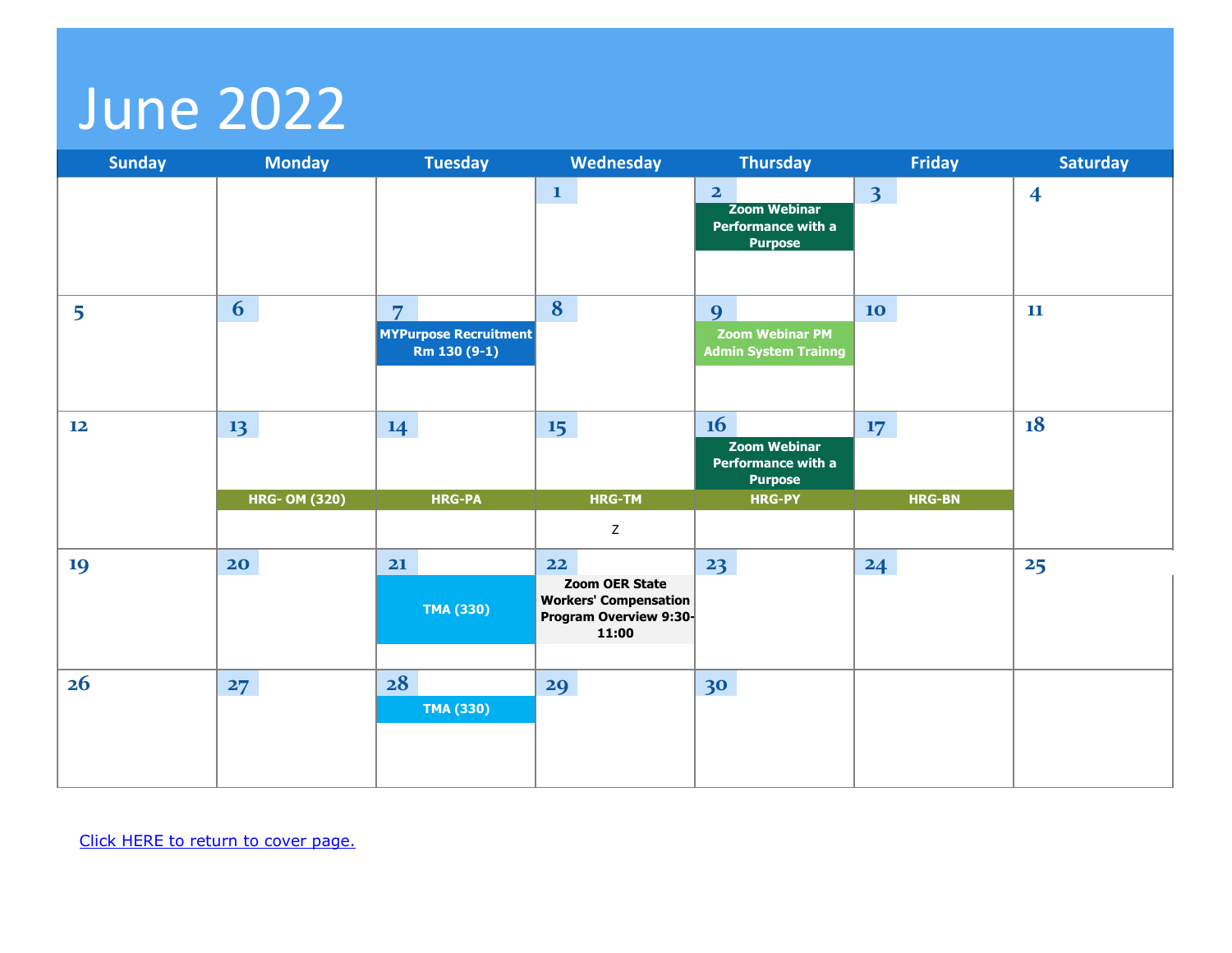# <span id="page-8-0"></span>July 2022

| <b>Sunday</b>           | <b>Monday</b>                 | <b>Tuesday</b>                                       | Wednesday              | <b>Thursday</b>                                                   | Friday       | <b>Saturday</b>         |
|-------------------------|-------------------------------|------------------------------------------------------|------------------------|-------------------------------------------------------------------|--------------|-------------------------|
|                         |                               |                                                      |                        |                                                                   | $\mathbf{1}$ | $\overline{\mathbf{2}}$ |
| $\overline{\mathbf{3}}$ | $\overline{4}$<br>4th of July | 5 <sup>7</sup>                                       | 6                      | $\overline{7}$                                                    | 8            | $\boldsymbol{9}$        |
| 10                      | 11                            | $12$<br><b>MYPurpose Recruitment</b><br>Rm 130 (9-1) | 13                     | 14<br><b>Zoom Webinar</b><br>Performance with a<br><b>Purpose</b> | 15           | 16                      |
| 17                      | 18                            | 19                                                   | 20 <sub>o</sub>        | 21<br>Fund. of PY                                                 | $22$         | 23                      |
| 24                      | 25                            | 26                                                   | 27<br><b>TMA (330)</b> | 28                                                                | 29           | 30                      |
| 3 <sup>1</sup>          |                               |                                                      |                        |                                                                   |              |                         |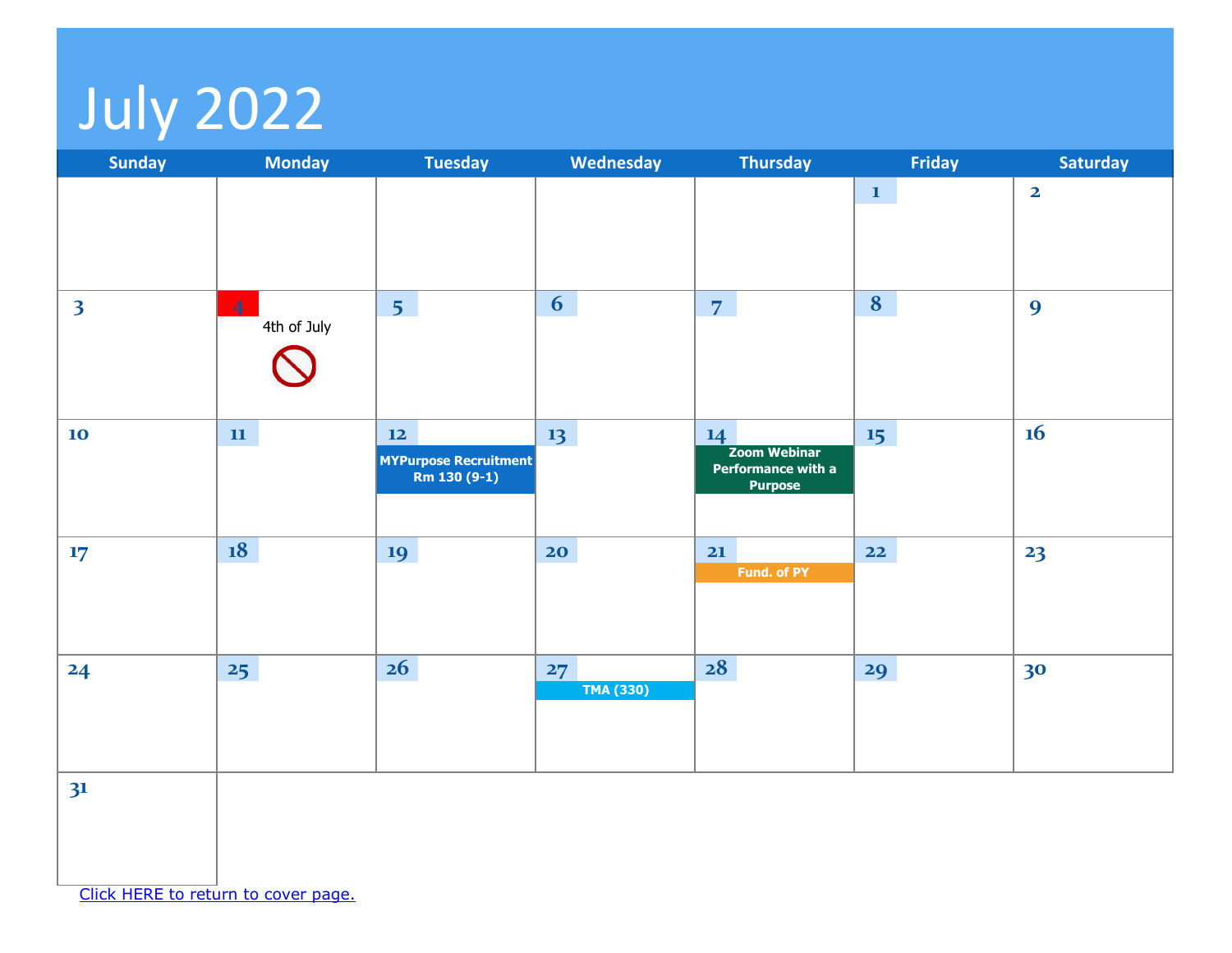## <span id="page-9-0"></span>August 2022

| <b>Sunday</b>  | <b>Monday</b>        | <b>Tuesday</b>                               | Wednesday                | Thursday                                                    | Friday                 | <b>Saturday</b> |
|----------------|----------------------|----------------------------------------------|--------------------------|-------------------------------------------------------------|------------------------|-----------------|
|                | $\mathbf{1}$         | $\overline{2}$                               | 3 <sup>1</sup>           | $\overline{4}$                                              | 5 <sup>1</sup>         | 6               |
|                |                      |                                              |                          | <b>County Fees HRG (320)</b>                                | <b>County Fees HRG</b> |                 |
|                |                      |                                              |                          |                                                             |                        |                 |
|                |                      |                                              |                          |                                                             |                        |                 |
| $\overline{7}$ | 8                    | 9                                            | 10                       | 11                                                          | $\mathbf{12}$          | 13              |
|                |                      | <b>MYPurpose Recruitment</b><br>Rm 130 (9-1) | PA 200 (320)             | <b>PA 200</b>                                               |                        |                 |
|                |                      |                                              |                          | <b>Zoom Webinar</b><br>Performance with a<br><b>Purpose</b> |                        |                 |
| 14             | 15                   | 16                                           | 17                       | 18                                                          | 19                     | 20              |
|                | <b>HRG- OM (320)</b> | <b>HRG-PA</b>                                | <b>HRG-TM</b>            | <b>HRG-PY</b>                                               | <b>HRG-BN</b>          |                 |
|                |                      |                                              |                          |                                                             |                        |                 |
|                |                      |                                              |                          |                                                             |                        |                 |
| 21             | $22$                 | 23                                           | 24                       | 25                                                          | 26                     | 27              |
|                |                      |                                              | <b>Zoom Webinar FLSA</b> | <b>Position Description</b><br>139B                         |                        |                 |
|                |                      |                                              |                          | PY 200 (320)                                                | <b>PY 200</b>          |                 |
|                |                      |                                              |                          | <b>Zoom Webinar PM</b><br><b>Admin System Trainng</b>       |                        |                 |
| 28             | 29                   | 30                                           | 3 <sup>1</sup>           |                                                             |                        |                 |
|                | <b>TMA (330)</b>     |                                              |                          |                                                             |                        |                 |
|                |                      |                                              |                          |                                                             |                        |                 |
|                |                      |                                              |                          |                                                             |                        |                 |
|                |                      |                                              |                          |                                                             |                        |                 |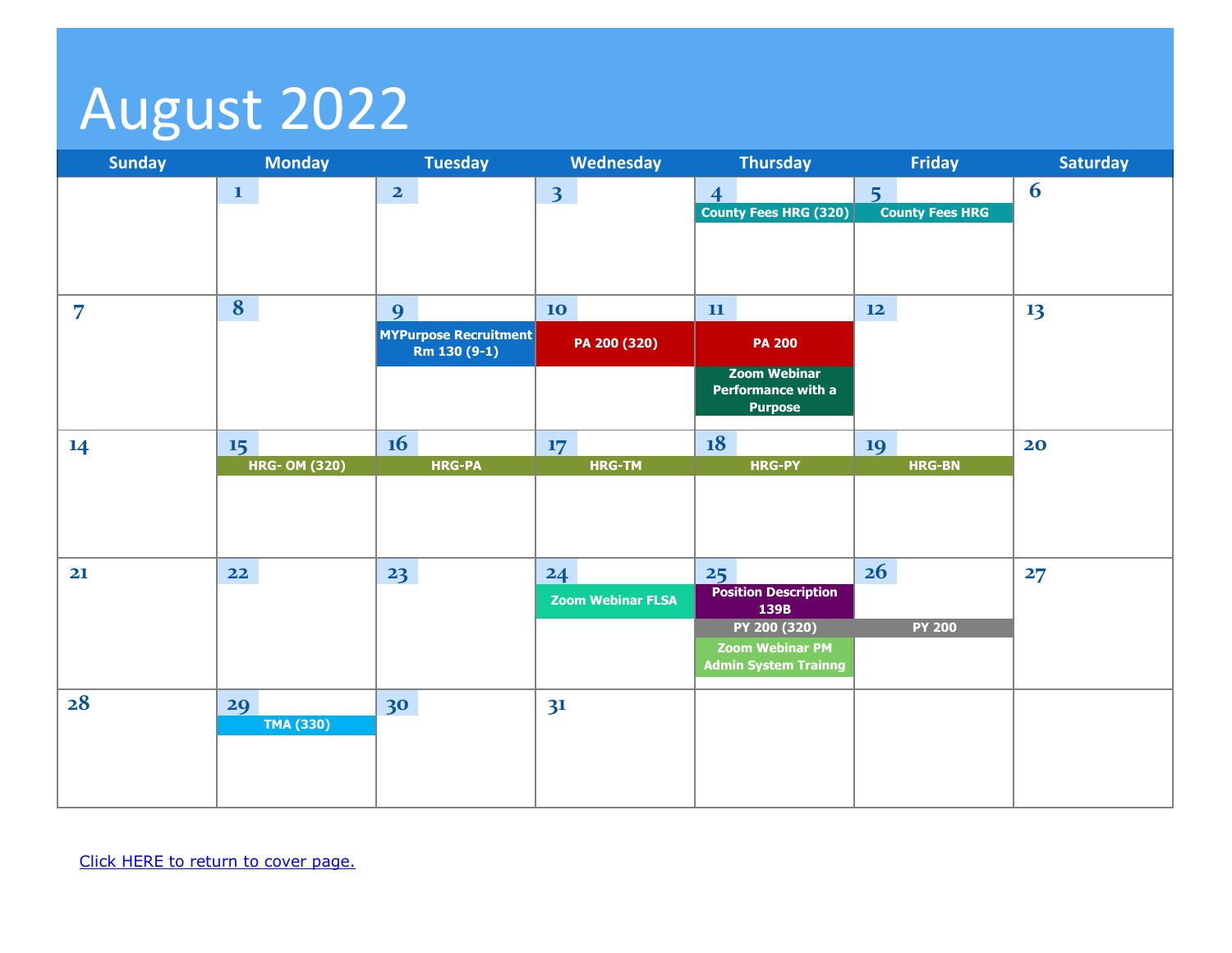## <span id="page-10-0"></span>September 2022

| <b>Sunday</b>           | <b>Monday</b>        | <b>Tuesday</b>                               | <b>Wednesday</b>                                       | <b>Thursday</b>                                       | <b>Friday</b>           | <b>Saturday</b>         |
|-------------------------|----------------------|----------------------------------------------|--------------------------------------------------------|-------------------------------------------------------|-------------------------|-------------------------|
|                         |                      |                                              |                                                        | $\mathbf{1}$                                          | $\overline{\mathbf{2}}$ | $\overline{\mathbf{3}}$ |
|                         |                      |                                              |                                                        |                                                       |                         |                         |
|                         |                      |                                              |                                                        |                                                       |                         |                         |
|                         |                      |                                              |                                                        |                                                       |                         |                         |
| $\overline{\mathbf{4}}$ | 5 <sup>1</sup>       | 6                                            | $\overline{7}$                                         | 8                                                     | 9                       | 10                      |
|                         |                      |                                              | Zoom Webinar In-depth                                  | <b>Zoom Webinar In-depth</b><br><b>Review of 18A</b>  |                         |                         |
|                         | Labor Day            | <b>MYPurpose Recruitment</b><br>Rm 130 (9-1) | <b>Review of 18A</b><br><b>Classified/Unclassified</b> | <b>Classified/Unclassified</b><br><b>Regulations:</b> | CF PY 200 (320)         |                         |
|                         |                      |                                              | <b>Regulations: Leave</b>                              | <b>Compensation</b>                                   |                         |                         |
|                         |                      |                                              |                                                        |                                                       |                         |                         |
| 11                      | 12                   | 13                                           | 14                                                     | 15                                                    | 16                      | 17                      |
|                         | <b>HRG- OM (320)</b> | <b>HRG-PA</b>                                | <b>HRG-TM</b>                                          | <b>HRG-PY</b>                                         | <b>HRG-BN</b>           |                         |
|                         |                      |                                              |                                                        |                                                       |                         |                         |
|                         |                      |                                              |                                                        |                                                       |                         |                         |
| 18                      | 19                   | 20                                           | 21                                                     | 22                                                    | 23                      | 24                      |
|                         |                      |                                              |                                                        | OM 200 (320)<br><b>Zoom Webinar</b>                   |                         |                         |
|                         |                      |                                              |                                                        | Performance with a                                    |                         |                         |
|                         |                      |                                              |                                                        | <b>Purpose</b>                                        |                         |                         |
|                         |                      |                                              |                                                        |                                                       |                         |                         |
| 25                      | 26                   | 27<br><b>TMA (330)</b>                       | 28                                                     | 29                                                    | 30                      |                         |
|                         |                      |                                              |                                                        |                                                       |                         |                         |
|                         |                      |                                              |                                                        |                                                       |                         |                         |
|                         |                      |                                              |                                                        |                                                       |                         |                         |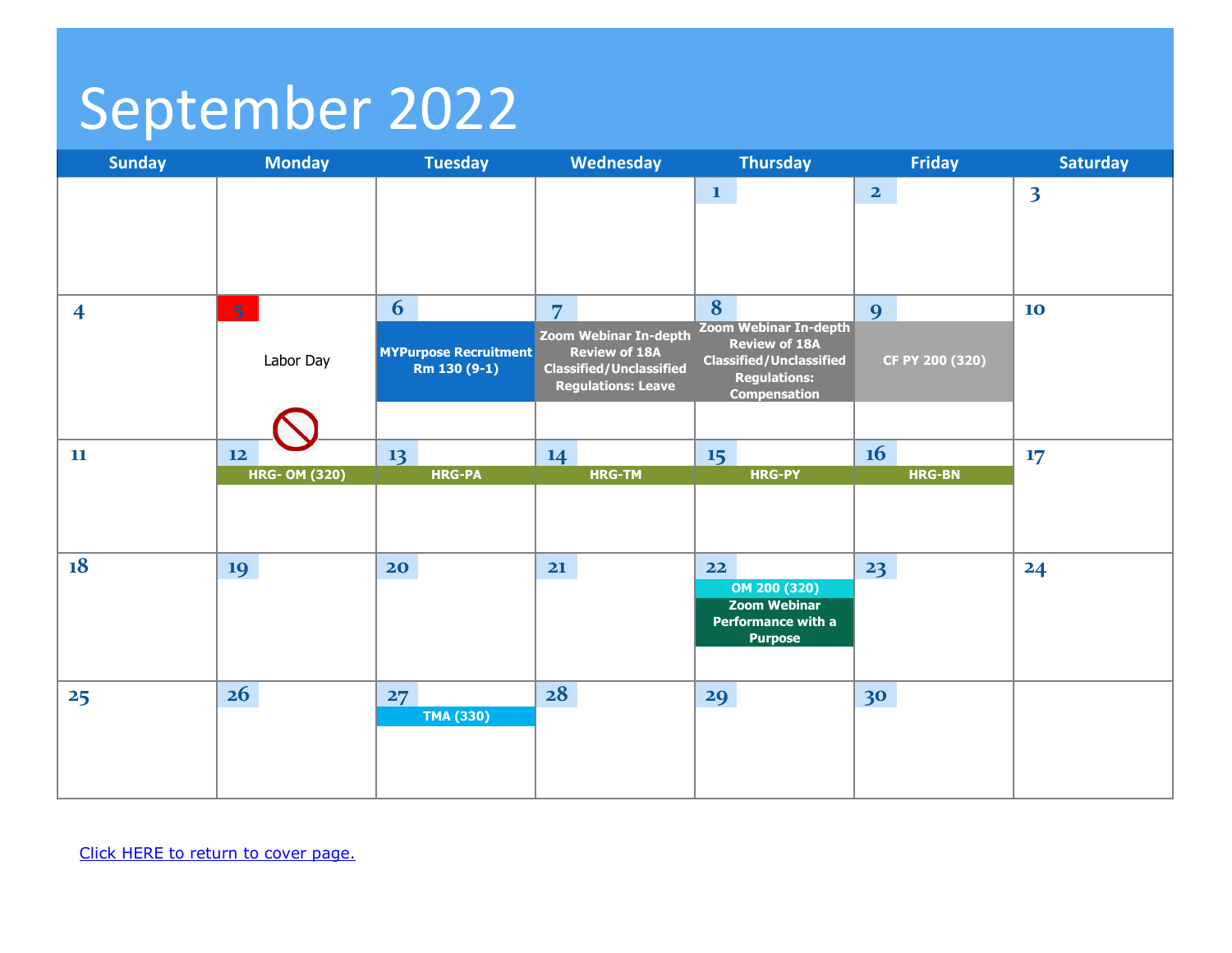### <span id="page-11-0"></span>October 2022

| Sunday                              | <b>Monday</b>              | <b>Tuesday</b>                                                                      | Wednesday                           | <b>Thursday</b>                                                                                      | <b>Friday</b>  | <b>Saturday</b> |
|-------------------------------------|----------------------------|-------------------------------------------------------------------------------------|-------------------------------------|------------------------------------------------------------------------------------------------------|----------------|-----------------|
|                                     |                            |                                                                                     |                                     |                                                                                                      |                | $\mathbf 1$     |
|                                     |                            |                                                                                     |                                     |                                                                                                      |                |                 |
| $\mathbf{2}$                        | 3 <sup>1</sup>             | $\overline{4}$                                                                      | 5 <sup>1</sup>                      | 6                                                                                                    | $\overline{7}$ | 8               |
|                                     |                            |                                                                                     |                                     |                                                                                                      |                |                 |
| 9                                   | 10                         | 11<br><b>Zoom Webinar</b>                                                           | 12                                  | 13<br><b>Zoom Webinar</b>                                                                            | 14             | 15              |
|                                     |                            | <b>Completing Personnel</b><br><b>Board Orders HR Tasks</b>                         |                                     | Performance with a<br><b>Purpose</b>                                                                 |                |                 |
| 16                                  | 17                         | 18<br>Zoom Webinar In-depth                                                         | 19                                  | 20<br>Zoom Webinar In-depth                                                                          | 21             | 22              |
|                                     |                            | <b>Review of 18A</b><br><b>Classified/Unclassified</b><br><b>Regulations: Leave</b> | <b>Position Description</b><br>139B | <b>Review of 18A</b><br><b>Classified/Unclassified</b><br><b>Regulations:</b><br><b>Compensation</b> |                |                 |
|                                     |                            | <b>MYPurpose Recruitment</b><br>Rm 130 (9-1)                                        |                                     |                                                                                                      |                |                 |
| 23                                  | 24                         | 25                                                                                  | 26                                  | 27                                                                                                   | 28             | 29              |
|                                     | <b>Workers' Comp (330)</b> | <b>Fund. of PY</b>                                                                  | <b>Zoom Webinar FLSA</b>            |                                                                                                      |                |                 |
|                                     |                            |                                                                                     |                                     |                                                                                                      |                |                 |
| 30                                  | 3 <sup>1</sup>             |                                                                                     |                                     |                                                                                                      |                |                 |
|                                     |                            |                                                                                     |                                     |                                                                                                      |                |                 |
| Click HERE to return to cover page. |                            |                                                                                     |                                     |                                                                                                      |                |                 |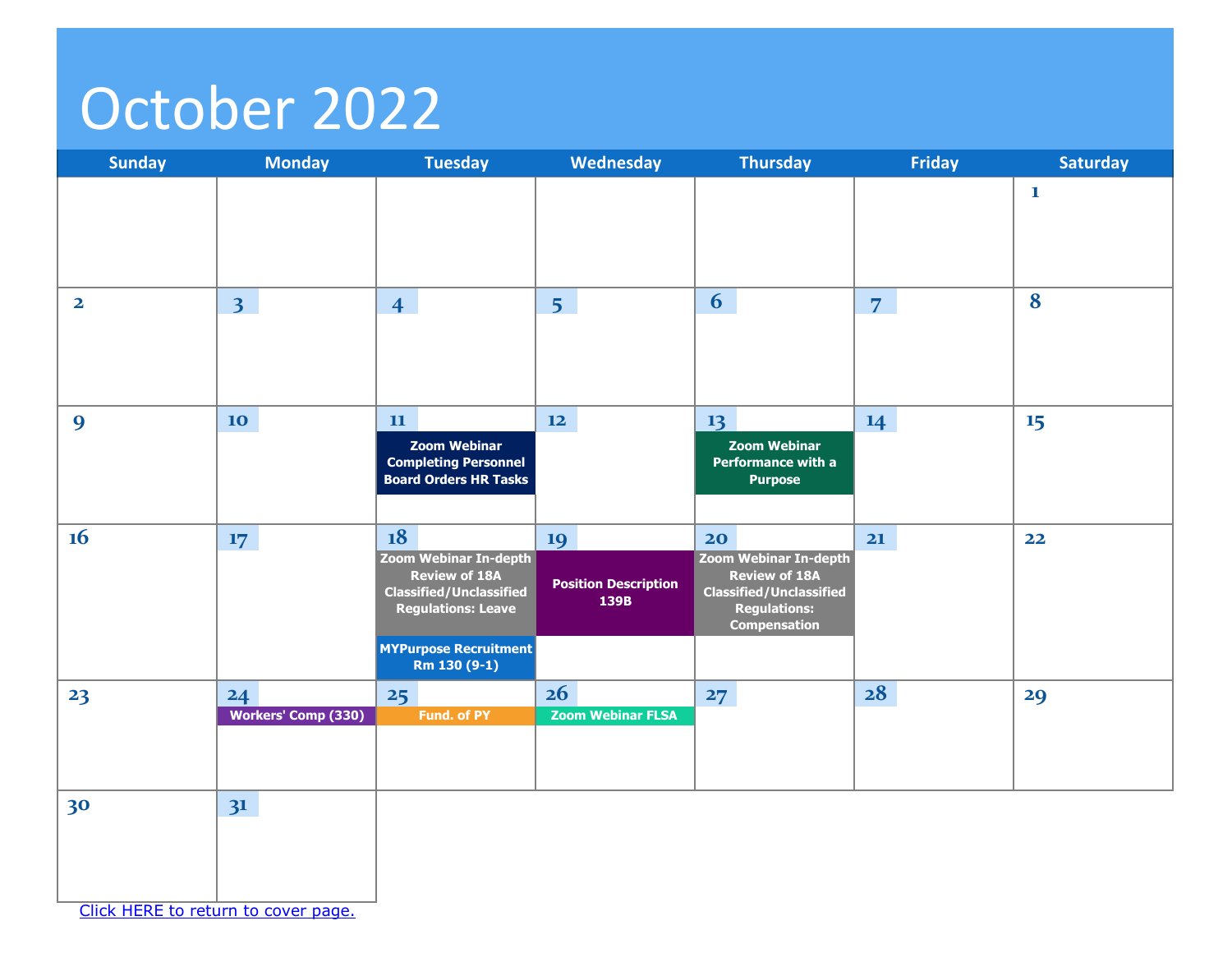## <span id="page-12-0"></span>November 2022

| <b>Sunday</b> | <b>Monday</b>        | <b>Tuesday</b>                               | Wednesday               | <b>Thursday</b>                                             | <b>Friday</b>         | <b>Saturday</b> |
|---------------|----------------------|----------------------------------------------|-------------------------|-------------------------------------------------------------|-----------------------|-----------------|
|               |                      | $\mathbf{1}$                                 | $\overline{\mathbf{2}}$ | $\overline{3}$                                              | $\overline{4}$        | 5               |
|               |                      | <b>MYPurpose Recruitment</b><br>Rm 130 (9-1) | TMA (320)               | <b>Zoom Webinar</b><br>Performance with a<br><b>Purpose</b> |                       |                 |
|               |                      |                                              |                         |                                                             |                       |                 |
| 6             | $\overline{7}$       | 8                                            | 9                       | 10                                                          | ${\bf 11}$            | 12              |
|               |                      | <b>General Election Day</b>                  |                         |                                                             | Veterans Day          |                 |
|               |                      |                                              |                         |                                                             |                       |                 |
| 13            | 14                   | 15                                           | 16                      | 17                                                          | 18                    | 19              |
|               | <b>HRG- OM (320)</b> | <b>HRG-PA</b>                                | HRG-TM                  | HRG-PY                                                      | <b>HRG-BN</b>         |                 |
|               |                      |                                              |                         |                                                             |                       |                 |
|               |                      |                                              |                         |                                                             |                       |                 |
| 20            | $\mathbf{21}$        | $22$                                         | 23                      | 24                                                          | 25 <sub>1</sub>       | 26              |
|               |                      |                                              |                         | Thanksgiving                                                | Thanksgiving Observed |                 |
|               |                      |                                              |                         |                                                             |                       |                 |
| 27            | 28                   | 29                                           | 30                      |                                                             |                       |                 |
|               |                      |                                              |                         |                                                             |                       |                 |
|               |                      |                                              |                         |                                                             |                       |                 |
|               |                      |                                              |                         |                                                             |                       |                 |